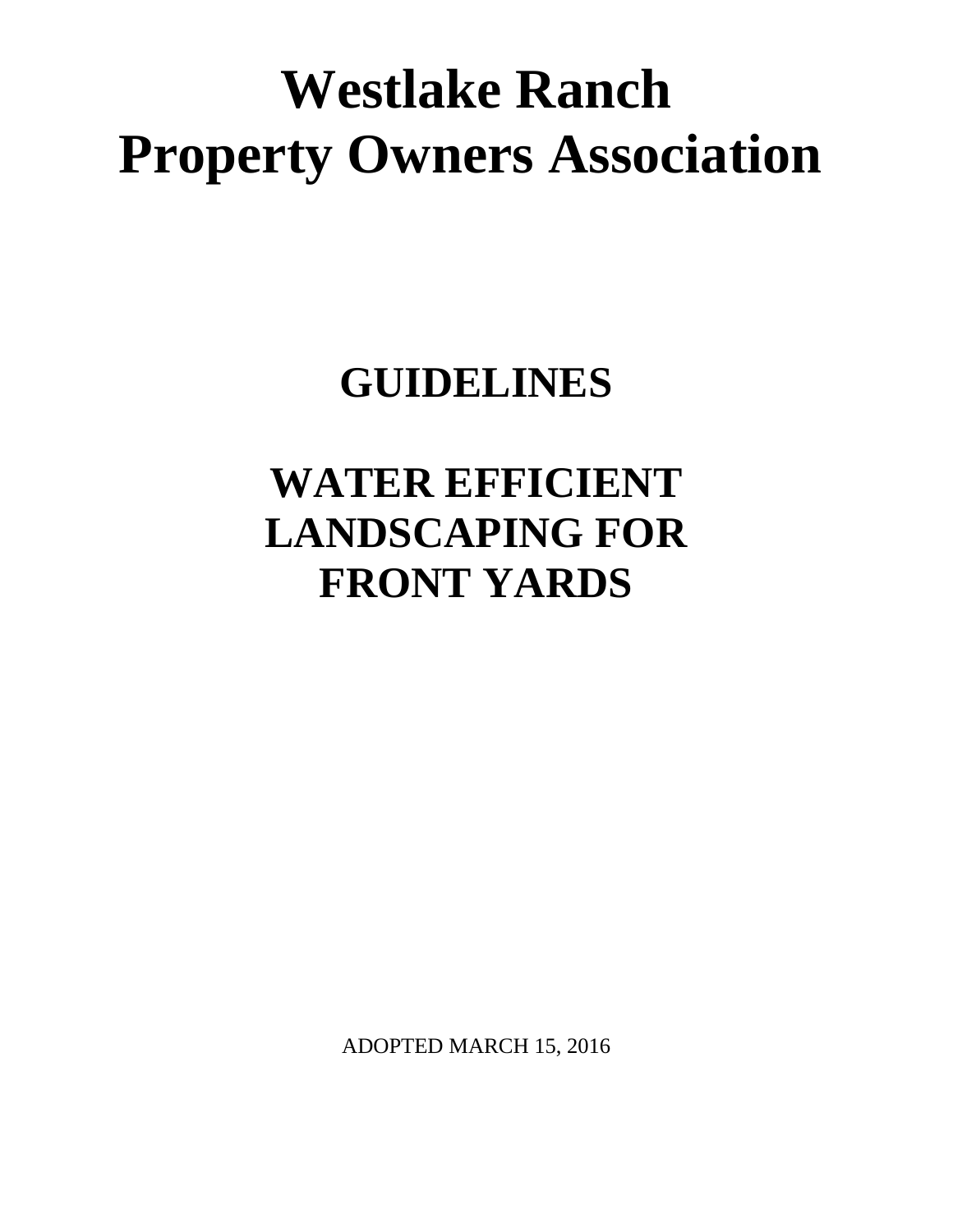### **OVERVIEW OF WATER-EFFICIENT LANDSCAPE DESIGNS**

The use of native and low water use plants in Westlake Ranch front yard landscaping is allowed and encouraged. The overall look should be in keeping with the planned aesthetic of Westlake Ranch, which includes a well-organized, thoughtful distribution of a variety of plant materials in an interesting array of planted areas with varying height and massing. Accordingly, large expanses of homogeneous plant materials (e.g. ground cover), artificial materials (e.g. synthetic turf) or non-vegetated areas (e.g. gravel beds) are not acceptable. These materials may be used on a limited basis to provide accents, but cannot be the focal point of the landscape design.

# **LANDSCAPE WATER CONSERVATION METHODS**

Along with water-efficient landscape designs utilizing low water use plants, there are a number of methods that can be used to conserve water resources while still maintaining the health, appearance and function of front yard landscaping in the Westlake Ranch community, including:

Installation of efficient irrigation systems Regular maintenance of irrigation systems Frequent adjustment of irrigation controllers for seasons & weather variations Irrigation scheduling based on plant water needs Irrigation scheduling during early or late hours to avoid wind disturbance Prevention of overspray and irrigation runoff Soil improvements and organic mulching

Homeowners are encouraged (or in some cases required by City or State mandates) to incorporate these measures into their landscape design and/or maintenance programs. Check with your water provider for current restrictions.

# **ELEMENTS OF WATER-EFFICIENT LANDSCAPE DESIGNS**

The effective design of low-water use landscaping includes two important elements - plant selection and plant management/water application methods.

#### **Plant Selection**

In order to be effective, plants utilized in any landscape design must grow well in the area. The "Sunset Western Garden Book" is an excellent source of plant information and shows the climate zones for each plant. Climate Zone No. 21 should be used for Westlake Ranch. Solar exposure is also very important, so the accompanying plant list specifies those plants that do well in the shade. While other plants may survive in the shade, they may not flower or grow well. In addition, some of the plants shown as shade tolerant can also grow well in full sun.

Photographs of almost any plant can be found at the Sunset Plant Finder [www.sunset.com](http://www.sunset.com/)  or by using an internet image search. All of the plants included herein are rated as having low or moderate water needs. Ratings for most plants can be found in the University of California publication titled "Water Use Classification of Landscape Species" which can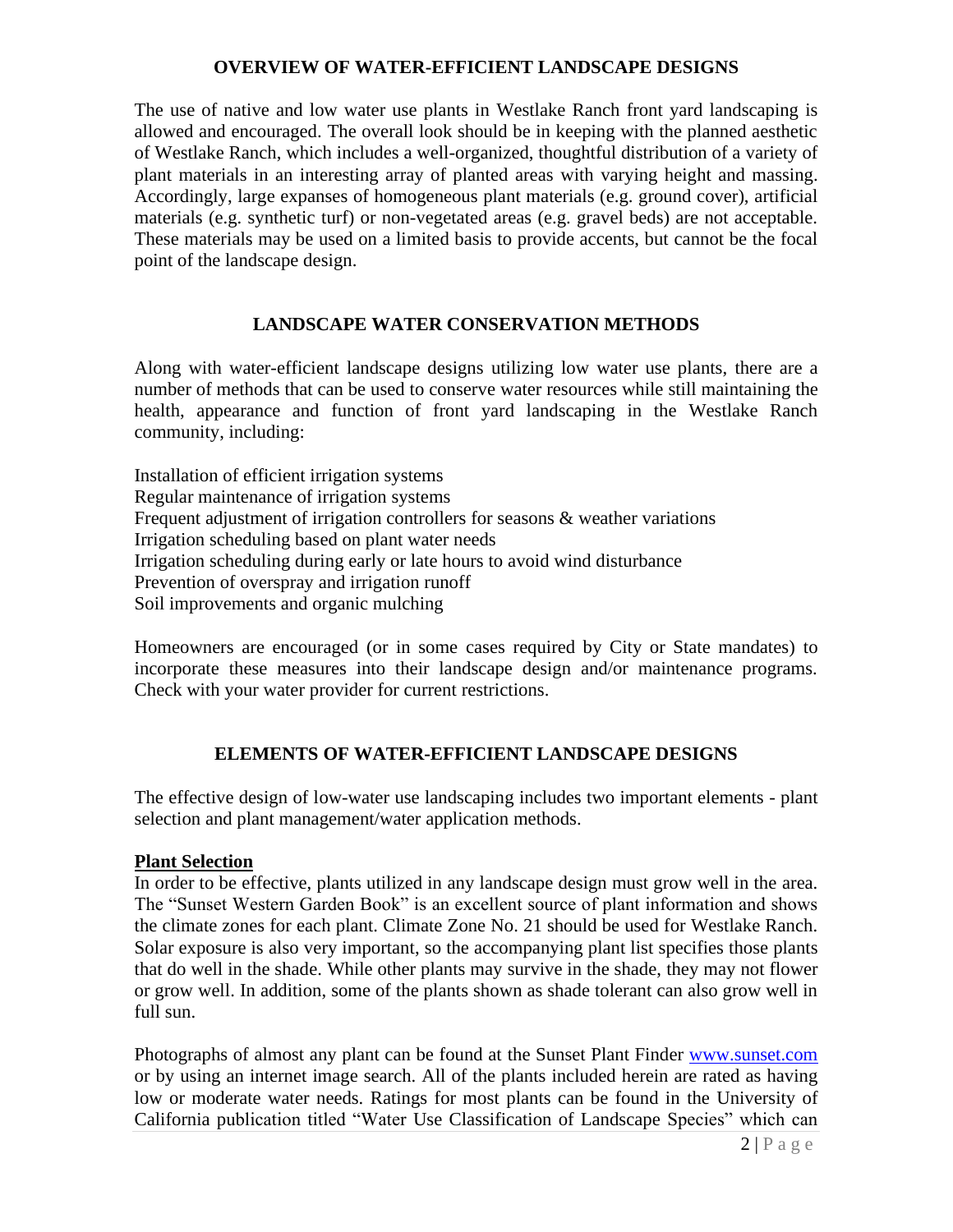be found by performing an internet search for "WUCOLS". Westlake Ranch is in Region 4.

High water use plants can be incorporated into low water use landscapes, but they will require additional watering with a hose or separate drip or bubbler irrigation valve. Overwatering of the low water use plants will shorten their life and often kill them.

Plant materials should be properly spaced during installation. Plants that are spaced too close together to grow naturally must be heavily trimmed. This "hedging" of plants destroys their natural characteristics and shortens their life spans. On the other hand, plants that are spaced too far apart and grow slowly may leave unsightly bare areas for lengthy periods of time, which is also undesirable. The lists herein are categorized by approximate plant size, but the spacing recommended in the Sunset Western Garden Book should be consulted before selecting any plant for a specific location.

Perennial plants (e.g. Salvia, Lavandula and many ornamental grasses) need to be cut back to the ground every year to stimulate new growth so they should be avoided or used sparingly to minimize unsightly areas. Additionally this task increases maintenance and increases green waste.

Existing, established plants even if not rated as "low water use" can often be effectively incorporated into water efficient landscapes. Existing plant material should be tested for drought tolerance before a major renovation is considered.

The suggested plant lists included in this guideline are not all inclusive or exclusive. New plants are constantly being introduced and many of them have low water requirements.

# **Plant Management/Water Application Methods**

A common misconception is that native and other low water usage plants do not need any water or maintenance. Plants selected as part of a water-efficient landscape design must be properly cared for in order to achieve desired results.

Planted areas must be regularly weeded to maintain the desired aesthetic and to remove competition for water. In addition, most plants require some level of pruning to maintain a healthy structure and at some point will require replacement.

Irrigation equipment has become very sophisticated and "smart" controllers can apply the correct amount of water based on actual rainfall received. Another option is to add a rain sensor to an existing controller which will over-ride the clock setting when rain has occurred. On the other hand, watering with a garden hose can be even more accurate if done properly. Drip irrigation and bubblers are very efficient since they can apply water at the soil surface thus, they are not affected by wind and overspray like sprinkler heads. The problem, however, with these non-spray systems is that they are installed at the root ball of the initially small plant and then are too close to the plant when it grows larger. This scenario can be deadly to California native plants. Drip irrigation and bubblers are very helpful on small planting areas that are very difficult to accurately irrigate with spray heads.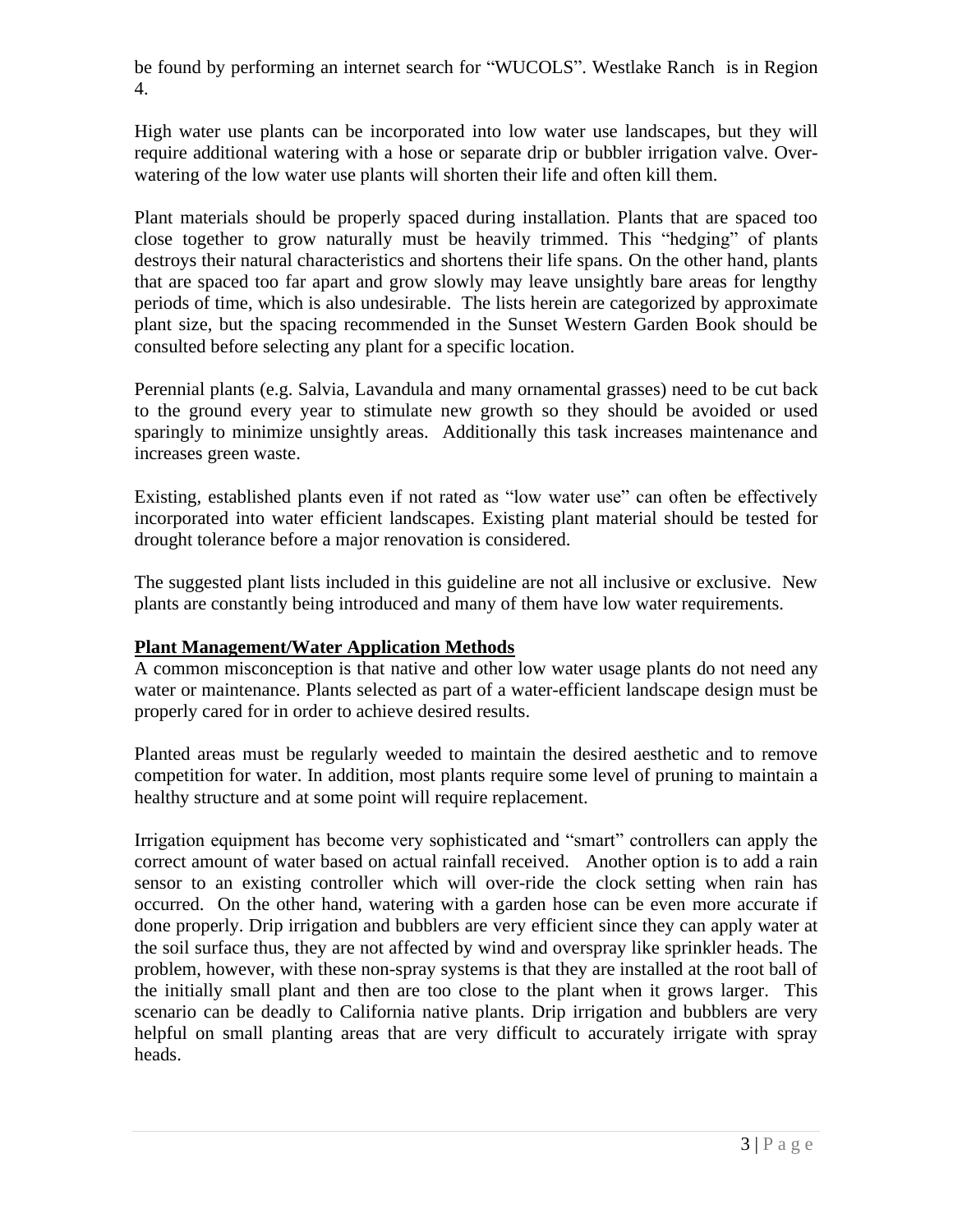When establishing any new plant material, remember that every container-grown plant has a small root system and has received frequent watering in a very well drained soil all of its life. These plants require higher initial watering rates until roots are established in the yard.

# **SAMPLE LANDSCAPE DESIGNS**

Three types of landscape design examples are included here to provide some ideas and guidance. Many good pictures of low water use landscape designs are available at [www.bewaterwise.com](http://www.bewaterwise.com/) and other on-line resources, although not every example provided on these websites will be acceptable in Westlake Ranch. Some communities in Southern California allow desert-style landscapes predominant in Arizona, but those are not allowed in Westlake Ranch. It is always a good idea to submit a conceptual plan for Architectural Committee comment prior to preparation of a complete set of landscape plans.

Before modeling your landscape plan after another home in Westlake Ranch, please check with the Architectural Committee to make sure that plan conforms to these guidelines.

# **Xeriscape with Ground Cover or Synthetic Lawn**

This design may be very similar to existing front yard designs except the lawn is replaced with a low growing ground cover or artificial turf. Groundcover must be properly maintained and periodically replaced at the end of its life span. Synthetic turf has a high initial and replacement cost and often appears unnatural in a landscape. Current manufacturing standards have produced attractive "lawn" varieties, but they can still be very reflective and unnatural looking. For that reason, utilization of this material must be limited and is subject to strict regulations for placement, installation, maintenance and replacement. The most realistic looking artificial lawns are located in deep shade areas which are also the most difficult areas to grow grass. Artificial turf is not permitted adjacent to natural lawn without an adequate buffer such as a planter between the two.

# **Dry Creek**

This is a very natural design for Southern California and should include native trees such as a California Sycamore or Coast Live Oak. Most front yards have a swale that directs water from the rear and or side yards across the front yard to the driveway. The swale line should be utilized for the dry creek/cobble path and may include boulders or foot bridges to enhance the theme. Large expanses of rock or mulch, such as those that may be found in Arizona landscapes, are not acceptable. Most of the planting should be low growing or spreading to accent the dry creek theme. A tree grove is also very appropriate since this is a normal part of this natural environment. Usually, strap-leafed plants such as Agapanthus, Dietes and grasses are used to replicate a riparian or meadow effect.

# **California Natives**

Any design can include or feature California Native plants, but their limitations should also be considered. First of all, be aware that not all California Native plants have low water use requirements. Two popular native trees – the Coast Redwood and White Alder -- actually have high water needs and should be avoided. Others have very low water needs and cannot tolerate our clay soils or survive any watering whatsoever. The most successful native shrubs are cultivars of the native species that have good garden tolerance. The design shown herein is equally appropriate for California native and other Mediterranean plants or a mixture of both.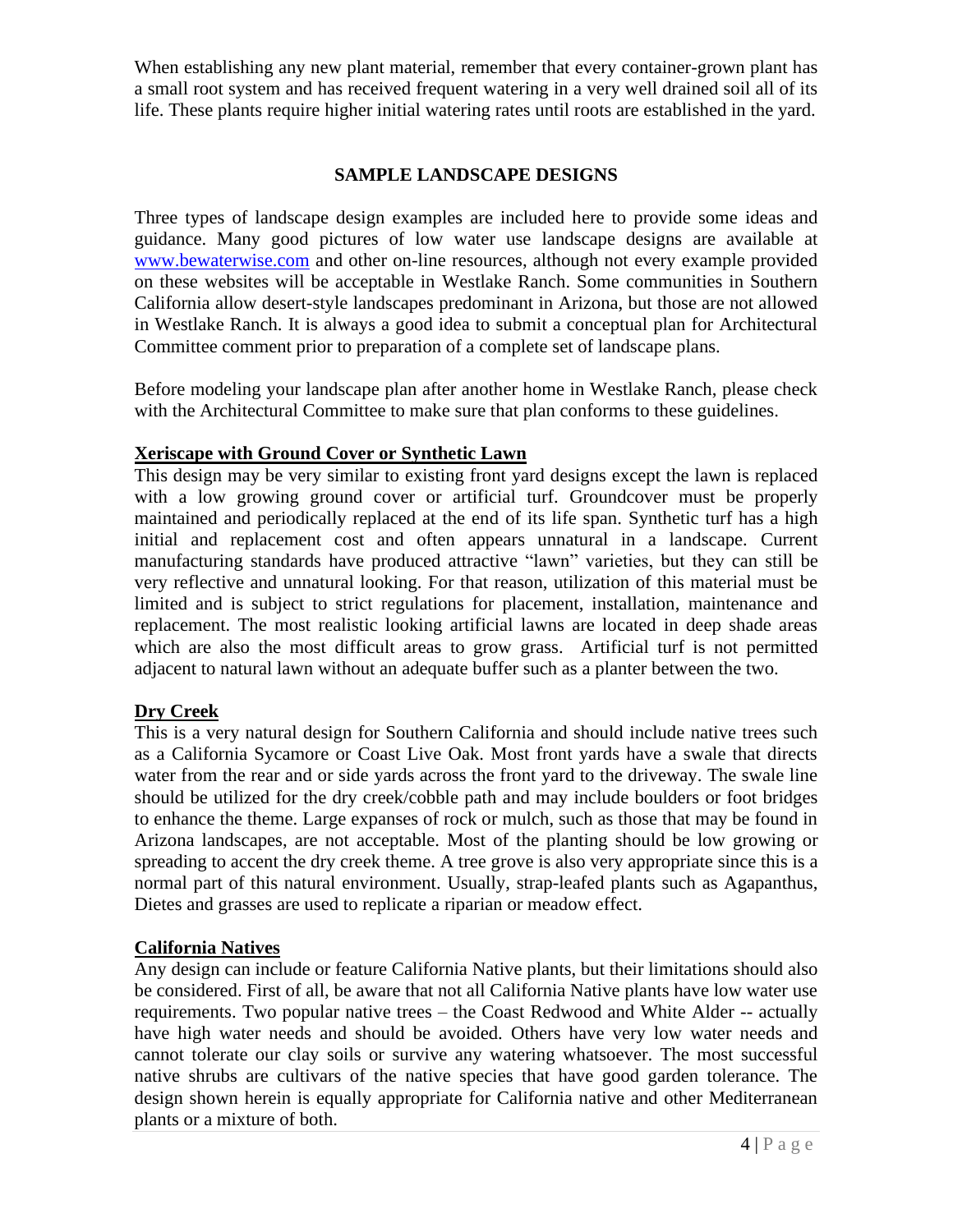# **DESIGN REQUIREMENTS**

Any changes or improvements which alter the exterior appearance of any property must have Architectural Committee approval. Please refer to the architectural rules for specific requirements regarding submittal of landscape plans, as well as separately issued guidelines for installation of artificial turf.

- 1. Rock/gravel may only be used for dry creek theme, as indicated above, or as small accent areas. No large expanses of rock are permitted. These materials may only be used as decorative accents.
- 2. Natural mulch materials may be used as temporary ground covering under newly installed plant material, not as "filler".
- 3. All plants must be permanently installed, not placed in pots.
- 4. Plant massing and spacing should be carefully considered, taking into account the mature size and rate of growth of each plant.
- 5. Your street tree has been designated by the City of Thousand Oaks. Contact the Public Works Department if you want to replace your tree.
- 6. Revised irrigation plans must be included in the landscape plan submittal.

# **SUGGESTED PLANT LISTS**

# **Ground Cover and Shrub List**

# **Ground Covers**

- Arctostaphylos spp. Manzanita cultivars
- Baccharis 'Centennial' Coyote Bush Cerastium tomentosum – Snow in Summer Dymondia – 'Silver Carpet' (approved for parkway)
- Festuca california California Fescue
- \* Fragaria chiloensis Wild Strawberry Gazania hybrids – Trailing Gazania (several colors) Juniperus 'Wiltonii' –Blue Carpet Juniper
- Lotus scoparius Dearweed Myoporum 'Pink' – N.C.N. Rosemarinus 'Prostratus' – Prostrate Rosemary Sedum spp. – Sedum
- \* Trachelospermum jasminoides Star Jasmine

# **Small and Accent Shrubs**

- Achillea millefolium Common Yarrow Agapanthus spp. – Lily-of-the-Nile Cultivars
- Artemisia california 'Canyon Grey' California Sagebrush
- Aspidistra elatior Cast Iron Plant (shade only)
- Carex barbarae Santa Barbara Sedge Convolvulus cneorum – Bush Morning Glory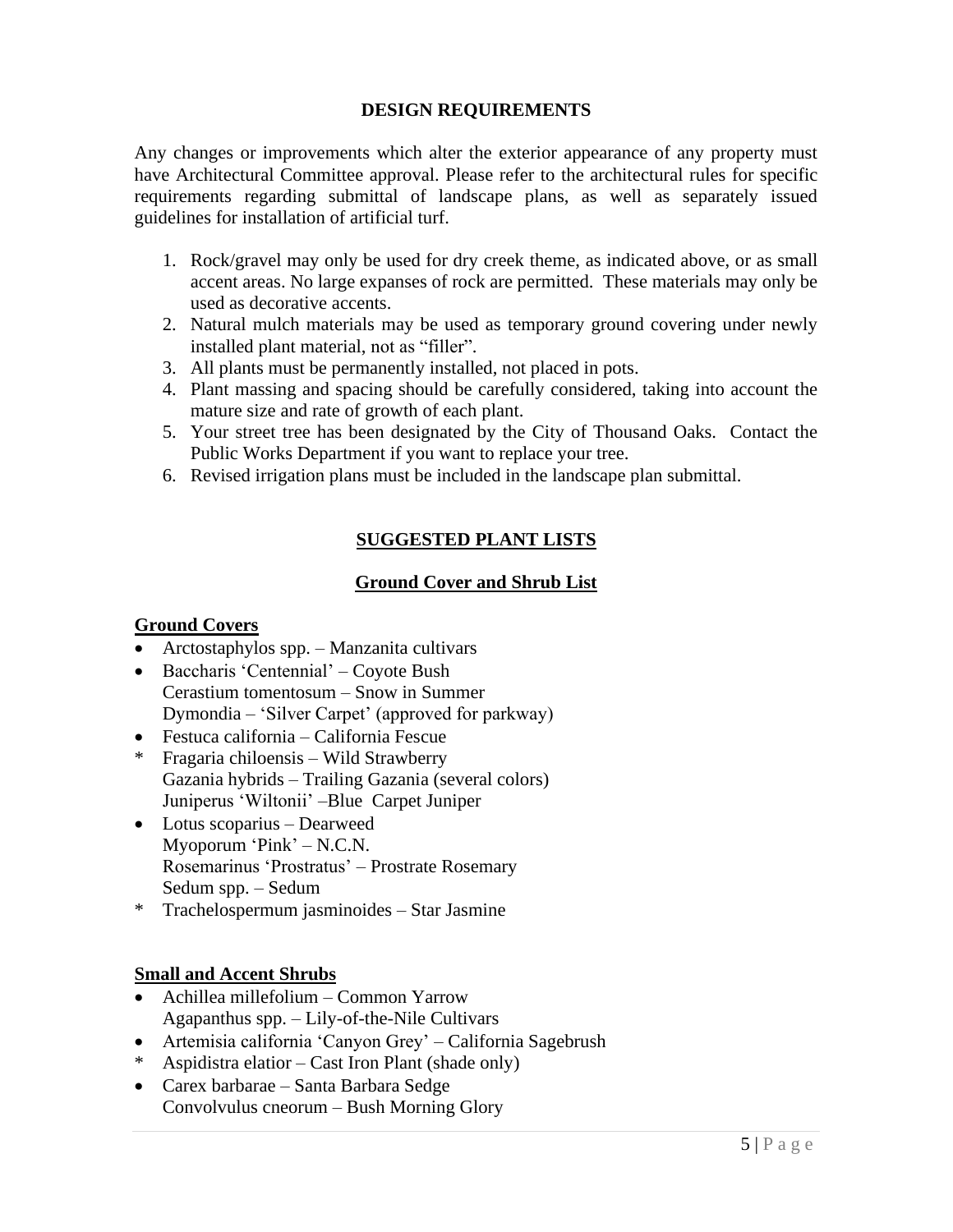Coprosma 'Tequila Sunrise' – Mirror Plant Tequila Sunrise Dietes bicolor – Yellow Fortnight Lily Dietes vegeta – Fortnight Lily

- Dudleya spp.  $-$  N.C.N. Cultivars
- Eriogonum fasiculatum California Buckwheat
- Galvezia speciosa Island Bush Snapdragon
- Hemerocallis hybrids Daylily (Evergreen Varieties Various flower colors)
- Heuchera spp. Coral Bells Cultivars
- Iris douglasiana California Iris Kniphofia uvaria – Red Hot Poker (Many hybrid varieties)
- \* Mahonia aquifolium 'Compacta' Dwarf Oregon Grape
- Mahonia repens Creeping Mahonia
- Mimulus spp. Monkey Flower Cultivars
- \* Nandina domestica 'Harbor Dwarf' Dwarf Heavenly Bamboo
- \* Nephrolepis cordifolia Sword Fern
- Romneya coulteri Matilija Poppy Rosa 'Flower Carpet' (various flower colors) –Carpet Rose
- Salvia apiana California White Sage Tubachia 'Silver Lace' – Society Garlic
- Zauschneria californica California Fuchia Cultivars

# **Medium Shrubs**

Agave attenuata – N.C.N.

- Abelia grandiflora 'Edward Goucher' Glossy Abelia
- Arctostaphylos spp. Manzanita Cultivars
- Atriplex can escens Four Wing Saltbush
- Aucuba japonica 'Variegata' Gold Dust Plant Callistemon 'Little John' – Dwarf Bottlebrush
- Ceanothus griseus 'Horizontalis' Prostrate Ceanothus Cotoneaster dammeri 'Lowfast' – Prostrate Cotoneaster Euryops virdis – Green Euryops
- \* Fatsia japonica Aralia Felicia amelloides – Blue Marguerite Grevillea 'Noelii' – N.C.N. Hebe  $spp. - N.C.N.$ Hibiscus rosa-sinesis – Hibiscus (various flower colors)
- \* Ilex cornuta 'Dazzler' Chinese Holly Juniperus spp. (many varieties with various foliage colors)
- \* Mahonia aquifolium Oregon Grape
- Mahonia 'Golden Abundance' N.C.N. Myrsine africana – African Boxwood
- \* Nandina domestica Heavenly Bamboo Phormium hybrids – Dwarf Flax (various foliage colors) Pittosporum tobira 'Crème de Mint' – Dwarf Variegated Tobira
- \* Pittosporum tobira 'Wheeler's Dwarf' Dwarf Tobira Rhaphiolepis indica 'Ballerina' – Dwarf Pink Indian Hawthorn Rhaphiolepis indica 'Clara' – White Indian Hawthorn
- Rosmarinus officinalis Rosemary Salvia leucantha – Mexican Sage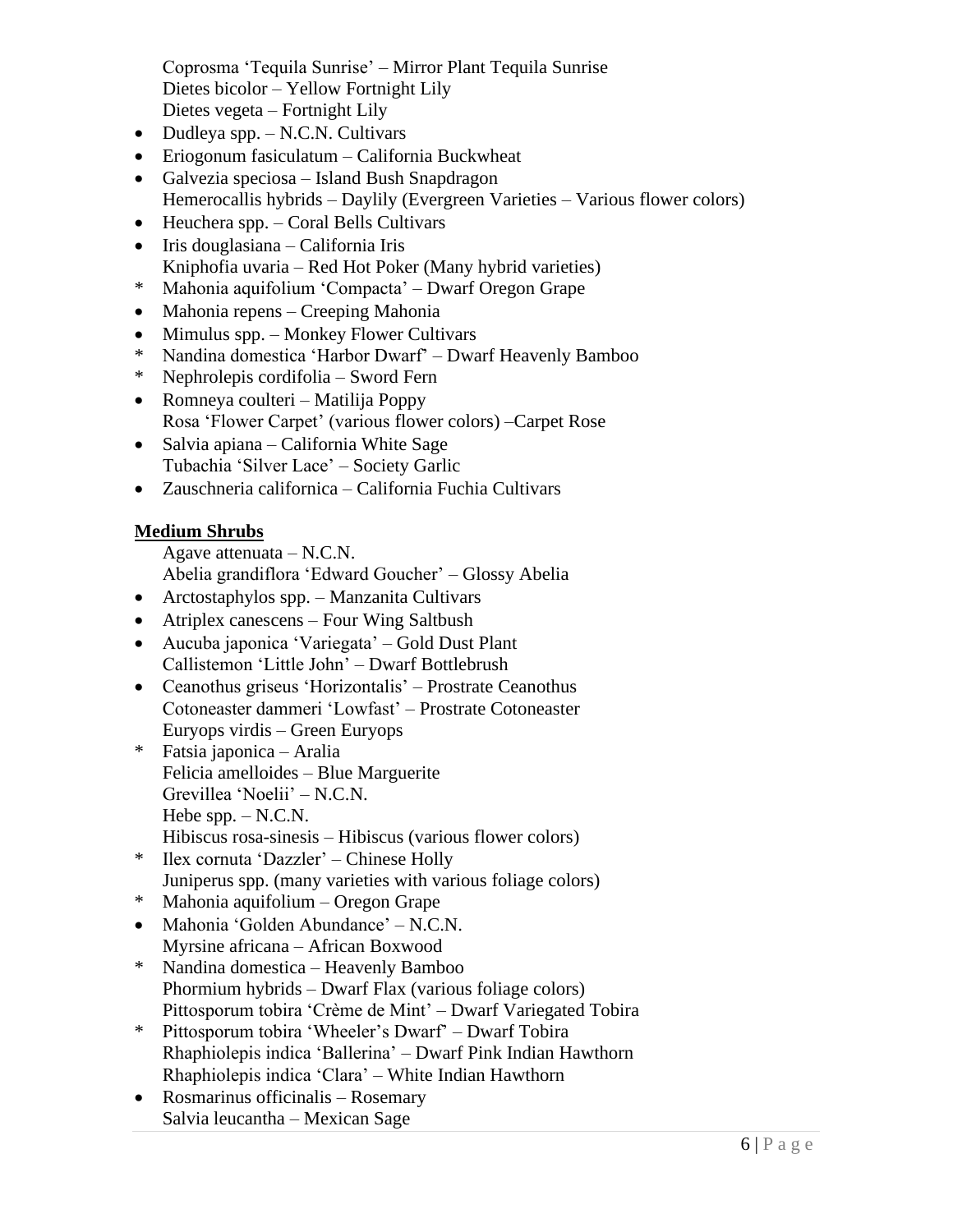• Salvia leucophylla – Gray Sage Westringia fruticosa – Coast Rosemary

# **Large Shrubs**

- Alyogyne huegelii Blue Hybiscus
- Callistemon citrinus Bottlebrush
- \* Camellia sasanqua Sasanqua Camellia (various flower colors)
- Ceanothus spp Ceanothus Cultivars
- \* Cocculus laurifolius N.C.N. Cotinus coggygria 'Royal Purple' – Purple Smoke Tree (Will grow to tree size) Cotoneaster parneyi – Parney's Cotoneaster Dodonea viscosa 'Purpurea' – Purple Hop Bush
- Fremontodenron 'California Glory' Flannel Bush
- Heteromeles arbutifolia Toyon (Will grow to tree size)
- \* Ilex 'Nellie Stevens' Holly Jasminum mesnyi – Primrose Jasmine Juniperus torulosa – Twisted Juniper Lavatera bicolor – N.C.N.
- \* Photinia fraseri Photinia Pittosporum tobira 'Variegata' – Variegated Pittosporum Podocarpus henkelii – Long-Leaf Yellow-Wood
- Podocarpus gracilior Fern Pine (Will grow to tree size)
- Prunus ilicifolia Hollyleaf Cherry (E)
- Rhamnus california Coffeeberry Rhaphiolepis indica 'Majestic Beauty' – Indian Hawthorn
- Rhus laurina Laurel Sumac
- Rhus ovata Sugar Bush
- Sambucus mexicana Blue Elderberry Tecomaria capensis – Cape Honeysuckle

# **Ground Cover and Shrubs Key:**

- \* Denotes shade tolerant plants for north and east exposure or under a dense tree canopy Can also grow in full sun unless noted
- California native plant or hybridized Cultivar
- N.C.N. No Common Name
- spp. All or many species of genus

# **Tree List**

# **Small Trees**

Arbutus unedo 'Marina' – Strawberry Tree (E)

• Cercis occidentalis – Western Redbud (D) Chilopsis linearis – Desert Willow (D) Lagerstroemia indica x faueri – Crape Myrtle Cultivars (D) Ligustrum lucidum – Glossy Privet (E) Magnolia grandiflora 'Little Gem' – Dwarf Magnolia (E) Pyrus calleryana 'Bradfordii' – Bradford Pear (D) Rhus lancea – African Sumac (E)